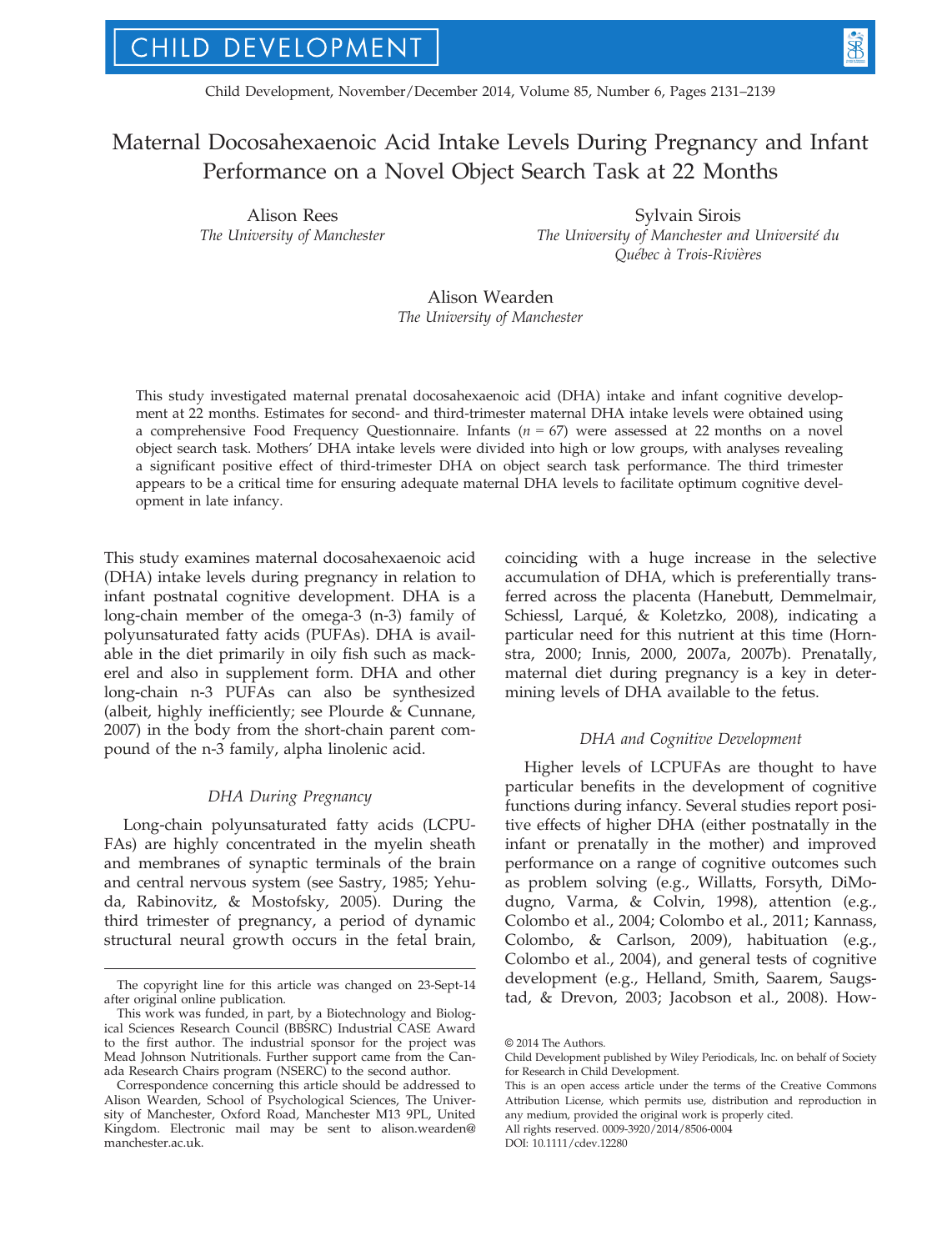ever, other studies report no benefit of higher DHA (e.g., Auestad et al., 2003) or negative effects relating, specifically, to language (e.g., Drover et al., 2012).

Variations in study design are thought to contribute to the variability in findings with several researchers in the field stressing the importance of focusing on specific cognitive systems rather than global measures (e.g., Colombo, 2001) in order to properly elucidate effects of DHA on cognitive functioning (e.g., Cheatham, Colombo, & Carlson, 2006).

# Objectives and Rationale for the Current Study

The objective of this study was to examine prenatal maternal LCPUFA levels, particularly DHA, in relation to infant cognitive development at 22 months. The study is unique in its attempt to determine whether there is a critical time point during pregnancy at which DHA intake levels affect cognitive development by comparing effects of second- and third-trimester levels. Fetal neural development is very different at each of these stages; therefore, varying DHA intake levels may affect cognitive development differentially at these points. To aid development of practical nutrient guidelines for pregnant women, the study employed a Food Frequency Questionnaire (FFQ) to determine maternal LCPUFA levels rather than physiological measures, as any beneficial effects on cognitive development could be directly linked to dietary intake and not just physiological measures of a nutrient, which may have numerous genetic and metabolic determinants (e.g., Anil, 2007; Brenna, Salem, Sinclair, & Cunnane, 2009).

The infant assessment session took place at 22 months postpartum. Testing later in infancy (usually defined as up to 2 years old) allows for more complex tasks to be used due to more advanced understanding, higher cooperation, and a greater attentional window. A novel object search task was developed following a comprehensive review of prior work with both human infants and comparative studies. Object search taps a number of cognitive skills including working memory, short-term memory, visuospatial skills, and attention, and requires the infant to have a developed sense of object permanence and partake in goaldirected behavior. It is therefore a suitable task for the assessment of overall infant cognitive development at this age.

We predict that higher maternal DHA intake levels during pregnancy will result in better performance on an object search task at 22 months. Moreover, if there is a critical prenatal time point at which DHA intake levels result in significantly better performance, this will be the third trimester when DHA accretion is rapid.

The data reported here form part of a larger longitudinal study, for which a number of additional measures were taken (including further data collection points at 4.5 and 9 months postpartum). However, these are not part of this specific subproject and are not considered further in this report.

# Method

# Participants

A total of 125 women, both primiparous and multiparous, experiencing a single healthy pregnancy were recruited from a catchment area within a 30-mile radius from the University of Manchester. Recruitment strategies included leafleting at numerous venues, media coverage, features and adverts in local magazines and newspapers, recruitment e-mails aimed at university staff members and students, and a Web site dedicated to the study.

The study was approved by the University of Manchester's School of Psychological Sciences Research Ethics Committee and multiple consent forms were signed by the mother at several different stages of the study.

# Design

A longitudinal study design was employed with data collection points as shown in Figure 1.

# Procedure, Materials, and Apparatus

# Prenatal Stage  $1$ —Gestation = 6 Months

Women completed the first stage of the study between their 21st and 28th week of pregnancy following a 20-week scan, which detects the majority of fetal abnormalities. Ninety-three (74.4%) women were assessed at home and 32 (25.6%) at the University of Manchester Babylab. Mean gestation at assessment was 24.56 weeks (range = 21–28 weeks,  $SD = 2.10$ ).

Maternal questionnaire measures. Maternal dietary information was obtained from the Diet History Questionnaire (DHQ, developed by the National Cancer Institute [NCI], U.S.), shown in a number of validation studies (e.g., Subar et al., 2001) to provide reasonable nutrient estimates for a range of n-3 and n-6 PUFAs. The DHQ has 149 questions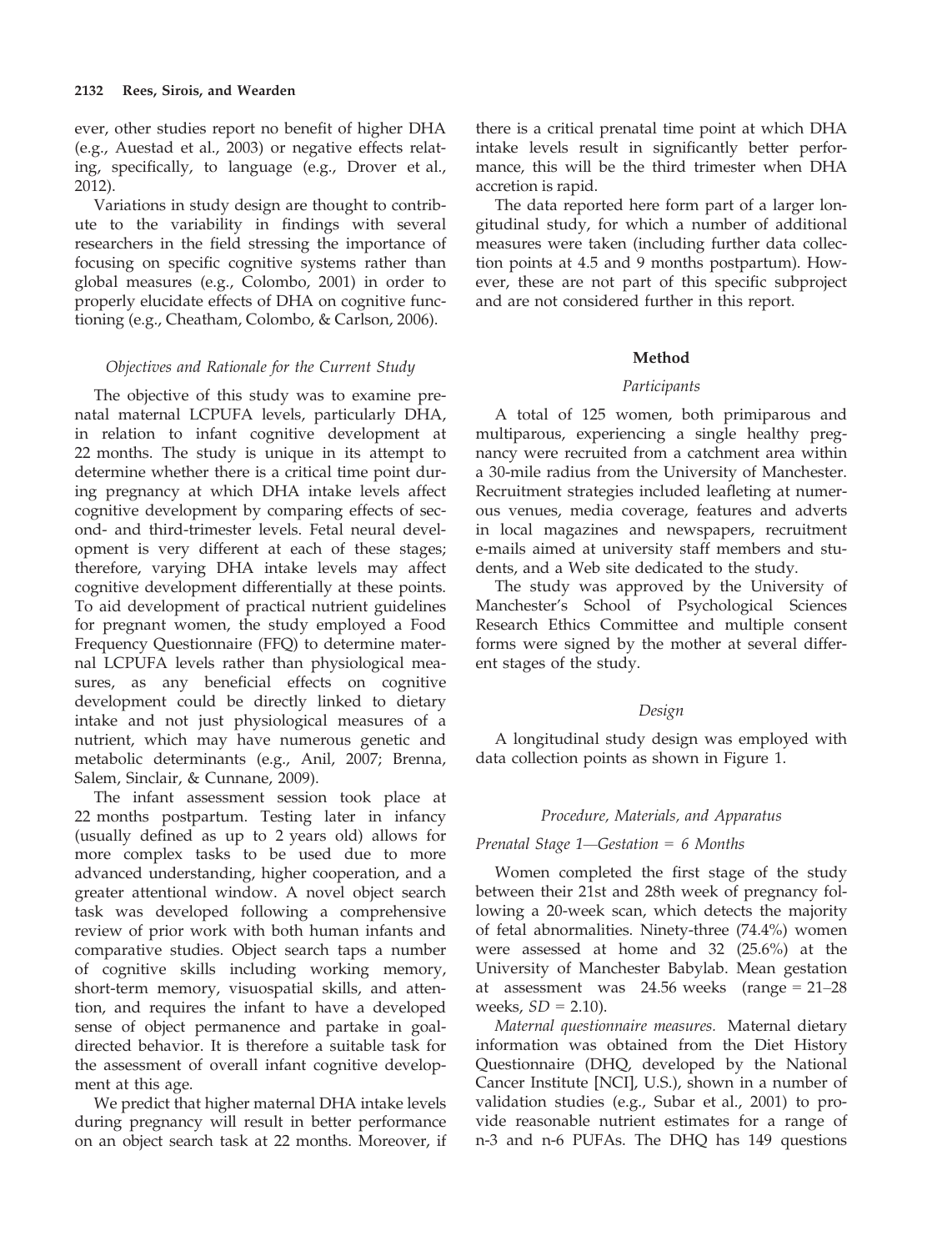

Postnatal Stage 2 Infant Cognitive Testing <u>Infant Data Barat Data Barat Data Barat Data Barat Data Barat Data Barat Data Barat Data Barat Data Barat Data </u>

Figure 1. Illustration of the data collection points of the study.

that focus on frequency of consumption and approximate portion sizes of various foods, drinks, and dietary supplements. The DHQ was adapted to allow examination of a 3-month (i.e., single trimester) period and for a U.K. participant group. Alongside the DHQ, five supplementary dietary questions that specifically asked about oily fish, and also included information on serving size, were asked. These were taken from an FFQ that has been validated (via erythrocyte concentrations) as providing accurate estimates of n-3 LCPUFAs in early pregnancy (Fawzi, Rifas-Shiman, Rich-Edwards, Willett, & Gilman, 2004) and has been used in an earlier study assessing fish intake in pregnancy in relation to infant cognitive development (Oken et al., 2005).

# Prenatal Stage 2—Gestation = 9 Months (35–37 Weeks)

The procedure at this visit was identical to the 21- to 28-week gestation stage; 99 (79.2%) mothers were assessed at home and 16 (20.8%) at the Babylab. Mean gestation was 36.15 weeks  $(range = 35-37 weeks, SD = 0.84).$ 

Maternal questionnaire measures. The DHQ and supplementary fish intake questions were again completed. An additional questionnaire was administered asking about PUFA supplements that may have been taken before and during pregnancy; this included frequency, duration, manner of supplementation, and detailed product information.

Participants were given two forms to be returned to the researcher following the birth of their baby: a second consent form and a questionnaire about their newborn. If these forms had not been received 3 months past each participants' expected due date then a reminder letter was issued.

# Postnatal Stage 1—Initial Infant Data Collection  $= 6$  Weeks

Within 6 weeks, postpartum mothers returned the questionnaire that provided initial data about their newborn. This asked about infant birth weight, head circumference, length, sex, birth date, health, and about the labor and birth itself.

# Postnatal Stage 2—Infant Cognitive  $Assessment = 22$  Months

All infant assessment took place at the Babylab at the University of Manchester at times when infants were judged to be alert and content (i.e., not hungry, tired, or unwell). The mean age of infants at testing was 665 days (21.6 months), range  $= 610-$ 724 days (19.8–23.5 months),  $SD = 28.4$ .

Object search task. We developed this task based on similar, age-appropriate tasks in the literature (e.g., Perlmutter et al., 1981; Wellman, Ritter, & Flavell, 1975).

Infants sat on their mothers' knee at a table with the researcher sat opposite. The apparatus was placed on the table in front of the infant (see Figure 2). This consisted of a piece of wooden board roughly  $0.5$  m<sup>2</sup> on which eight open-top cylinders (diameter 6 cm) had been glued equidistant in a circular pattern. Each cylinder had a square piece of cardboard placed on top of it to fully conceal the open top. A small toy tiger was the object to be hidden and a Thomas the Tank Engine toy was used for distraction.

Eight trials took place (one for each cylinder) and the order in which the tiger was hidden was identical for every infant. For each trial the researcher showed the infant the tiger and said, "[Child's name] look at this tiger—he's a lovely tiger but he's feeling very tired. Why don't we let him have a little sleep in here?" When the infant's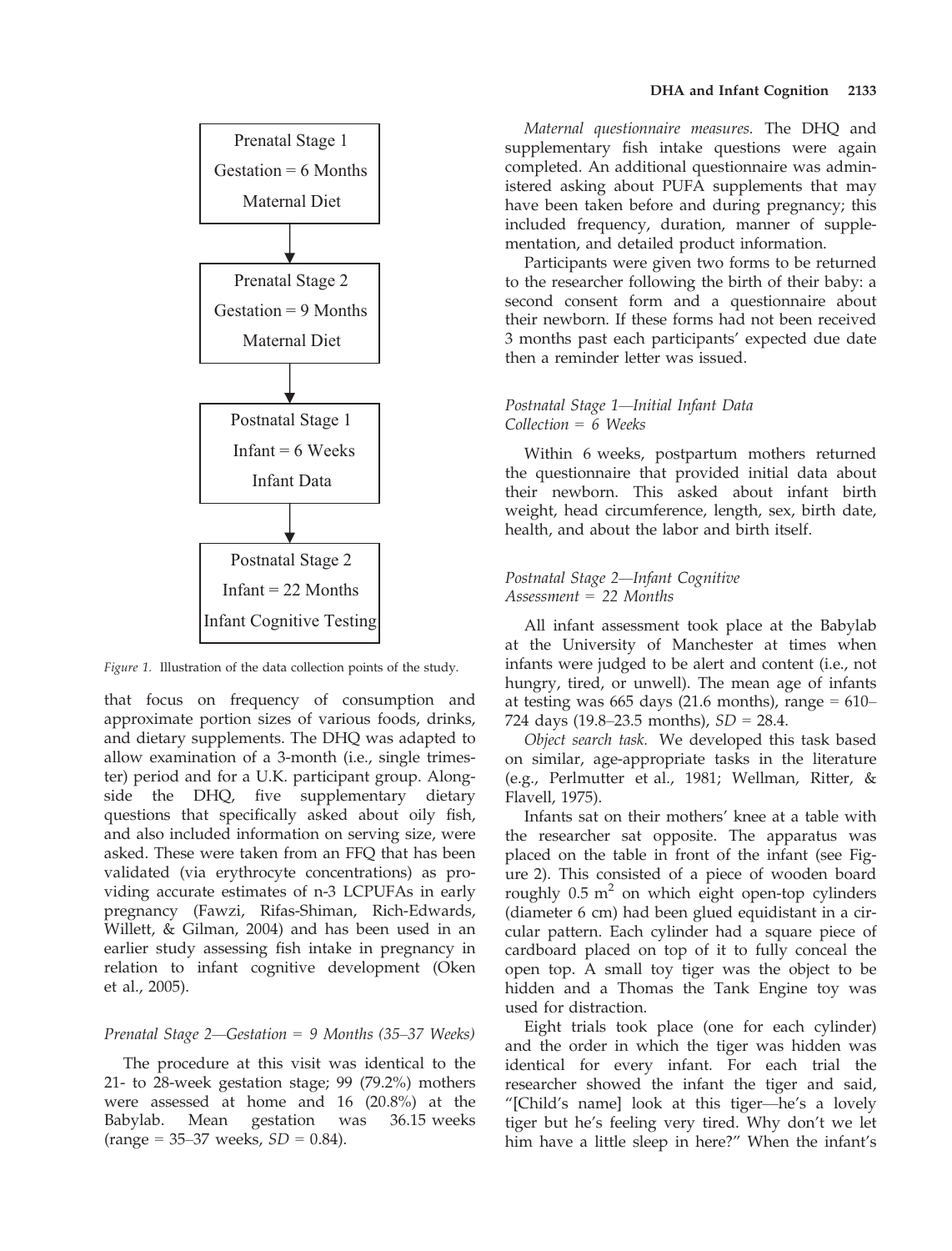

Figure 2. Apparatus used for the object search task.

gaze was directed on the tiger the researcher placed it in the appropriate cylinder and covered the cylinder with the cardboard. While doing this the researcher said to the infant "Look, in he goes, let's cover him up, night-night Mr. Tiger, night-night." The infant was then distracted for 30 s using the Thomas the Tank Engine toy, which could be pulled back and released to travel across the table to the infant. The infant was asked to catch Thomas and then send the train back across the table to the researcher. After 30 s the researcher said, "[Child's name], where's that little tiger who went for a sleep? Can you find him for me?" If the child failed to indicate a location selection after 20 s had passed the researcher repeated the question.

Mothers were asked not to help their infant retrieve the tiger, but they could assist in the distraction part of the task if necessary. The infant was scored by the experimenter as the task took place and scoring was based on the cylinder that they selected first. A correct selection gained maximum points (4) and the score was reduced by 1 point for each cylinder further away from the correct one. Infants were encouraged to complete all eight trials, but if they were fussy or lost interest, the maximum number possible was completed. As a number of infants refused to complete all eight trials, a total score based on the first four trials was included in the analysis so as to include an outcome measure for all infants. Total overall score, mean scores, and number of trials completed were also calculated for analysis.

Maternal questionnaire measures. The Home Screening Questionnaire (HSQ; Frankenburg & Coons, 1986) containing a number of questions relating to the home environment was administered to mothers. The HSQ has been successfully used in a number of similar studies (e.g., Zhou, Baghurst, Gibson, & Makrides, 2007). It comes with scoring criteria and produces an overall score from 0 to 43.

Mothers also completed a breastfeeding questionnaire, which included a question on duration of breastfeeding.

#### Data Processing

As a number of the participants were taking fish oil supplements containing DHA and EPA, the values used for these nutrients in all analyses consisted of the total DHA and EPA amounts, that is, the sum of the supplemental intake (calculated per day, for each participant, using values from the specific brand used and the number of times taken per day per week) and the DHQ estimate for dietary daily values.

The dietary data files collected from the DHQ were converted to nutrient files following the prescribed procedure using the Diet\*Calc software package developed by the NCI (Bethesda, MD) and provided to users of the DHQ for this purpose. This procedure generated a file that contains daily nutrient (including DHA) and food group estimates for each participant at each point of testing.

For each nutrient to be used in the analysis, participants' individual values were recoded into two groups—low and high—using a median split; this was performed separately for second- and third-trimester data. The median DHA intakes, in grams per day, were 0.08 and 0.09 for the second and third trimesters, respectively. Values ranged from 0.0 to 0.46 and 0.0 to 0.56 for the same trimesters. Mean second-trimester DHA intakes for the low group were  $0.067$   $(SD = 0.078)$  and  $0.076$  $(SD = 0.085)$  for the second and third trimesters, respectively. For the high groups, the corresponding values were  $0.195$  (*SD* = 0.122) and 0.186  $(SD = 0.143)$ . Mean third-trimester DHA intakes for the low group were  $0.080$  (*SD* = 0.091) and 0.067  $(SD = 0.093)$  for the second and third trimesters, respectively. For the high groups, the corresponding values were  $0.167$  (SD = 0.127) and 0.177  $(SD = 0.131)$ . Comparisons using one-way analyses of variance (ANOVAs) were carried out to check for homogeneity of the high- and low-DHA groups across a number of parental and infant characteristics for both second- and third-trimester data. Parental variables examined as potential covariates were maternal age, maternal and paternal years in education (number of years in education since beginning secondary school at age 11), and prepregnancy body mass index (kg  $m^{-2}$ ). Infant variables were birth weight, length, and head circumference; gestation length; and Apgar scores at 1 and 5 min following delivery. Mean duration of breastfeeding,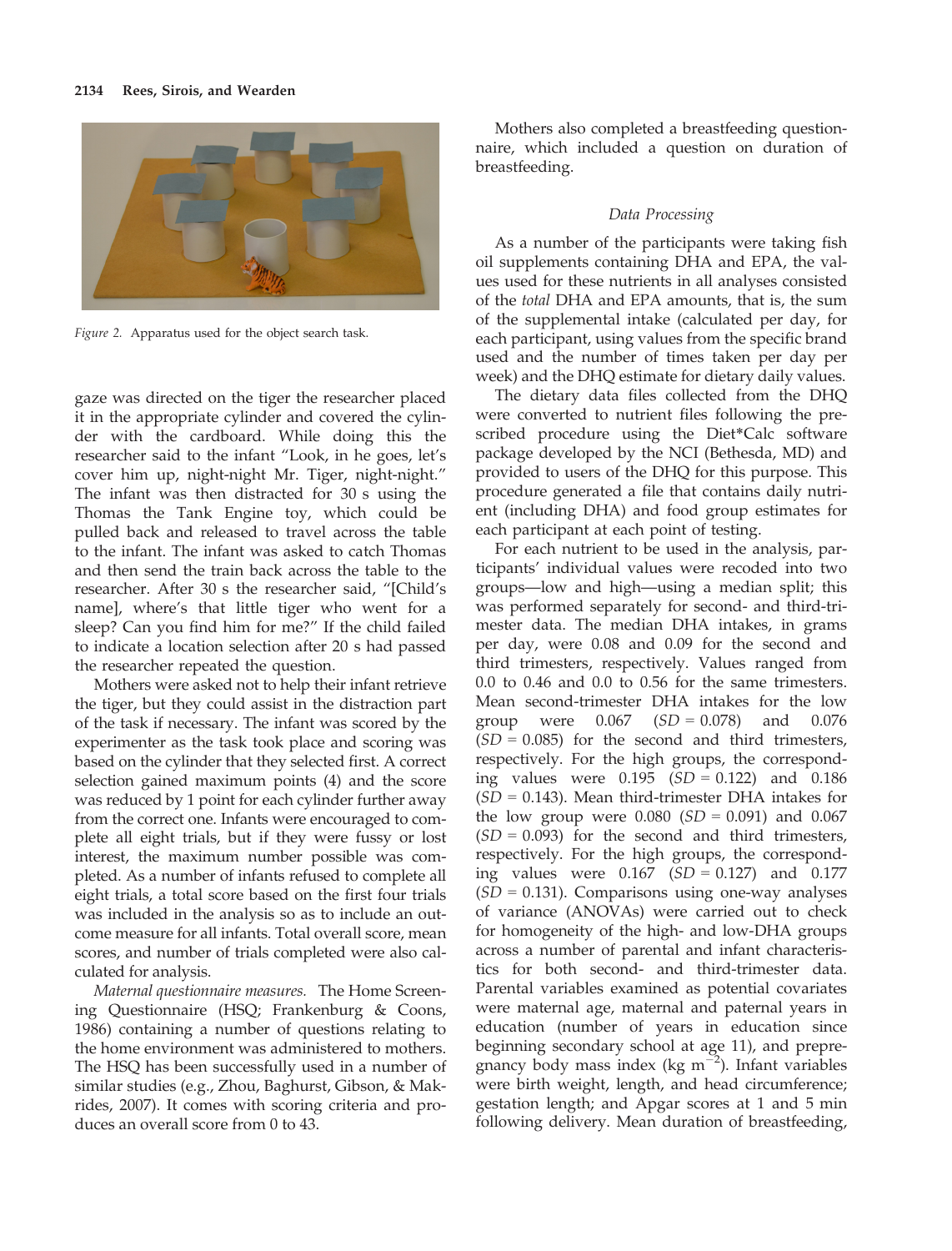infant age at testing, and HSQ scores were also examined as potentially confounding factors.

#### **Results**

## Retention Rate

Some participants were dropped out of the study at each time point. Table 1 shows the retention rate at each stage. Reasons for leaving the study were as follows: nonreturn of postbirth forms  $(n = 14)$ , repeatedly unable to be contacted  $(n = 7)$ , relocation  $(n = 9)$ , premature birth  $(n = 2)$ , and changed mind about participation ( $n = 1$ ). The majority of participants ( $n = 25$ ) were lost due to the researcher being on maternity leave and unable to test infants when they reached the appropriate age.

To check for differences between the retained sample and those participants who dropped out, comparisons of group means were performed using one-way ANOVAs for a number of variables. The outcomes are shown in Table 2. The two groups differ with respect to infant head circumference (with the retained group having a significantly

Table 1

Number and Percentage of Participants Remaining in the Study at Each Point of Contact

|                                                                      | п          | $\%$         |
|----------------------------------------------------------------------|------------|--------------|
| Retained at second pregnancy visit<br>Retained at 6 weeks postpartum | 115<br>107 | 92.0<br>85.6 |
| Retained at 22 month infant visit                                    | 67         | 53.6         |

smaller head circumference at birth compared to the dropout group) and Apgar score at 5 min postbirth (with retained group scoring significantly higher).

## Pregnancy and Birth Data

One hundred and seven questionnaires were returned, reporting 55 (51.4%) female infants born and 52 (48.6%) male. Gestation length (days) was calculated from the difference between the birth date and due date, with a standard pregnancy taken as lasting 280 days. Mean gestation length was 282.63 days (range =  $238-296$  days,  $SD = 8.85$ ). Of 107 births, 86 (80.4%) were via vaginal delivery, 10 (9.3%) via elective Cesarean, and 11 (10.3%) via emergency Cesarean.

### Preliminary Analyses

Table 3 shows the high- and low-DHA groups used in the main analyses. The two groups did not differ on any variable other than DHA intake levels.

#### Main Analyses

One-way ANOVAs were performed with DHA group as the independent variable and task outcome measures as dependent variables. The results of the ANOVAs are shown in Table 4.

The analysis revealed a significant effect of third trimester DHA with mean score,  $F(1, 61) = 3.87$ ,

Table 2

Comparison of Variable Measures Between the Dropout Group and Retained Group of Participants at 22 Months

|                              | Dropout     | Retained   | p      |
|------------------------------|-------------|------------|--------|
| Parental characteristics     |             |            |        |
| Maternal age (years)         | 33.7(4.1)   | 32.8(4.0)  | .24    |
| Paternal age (years)         | 35.4(5.5)   | 35.1(4.4)  | .72    |
| Prepregnancy body mass index | 24.2(3.8)   | 23.7(4.1)  | .51    |
| Maternal education (years)   | 10.2(2.4)   | 10.7(2.4)  | .20    |
| Paternal education (years)   | 9.19(2.8)   | 9.84(2.6)  | .19    |
| Infant characteristics       |             |            |        |
| Gestation length (days)      | 283.7 (9.4) | 282.0(8.5) | .32    |
| Weight (kg)                  | 3.7(0.4)    | 3.6(0.5)   | .12    |
| Head circumference (cm)      | 35.4(1.2)   | 34.8(1.3)  | $.03*$ |
| Length (cm)                  | 54.5(2.9)   | 53.1(3.4)  | .09    |
| Apgar score (1 min)          | 8.3(1.7)    | 8.7(1.0)   | .14    |
| Apgar score (5 min)          | 8.9(1.6)    | 9.5(0.8)   | $.04*$ |

Note. The mean value for each group (standard deviation in parentheses) is given along with the  $p$  value for comparison of group means.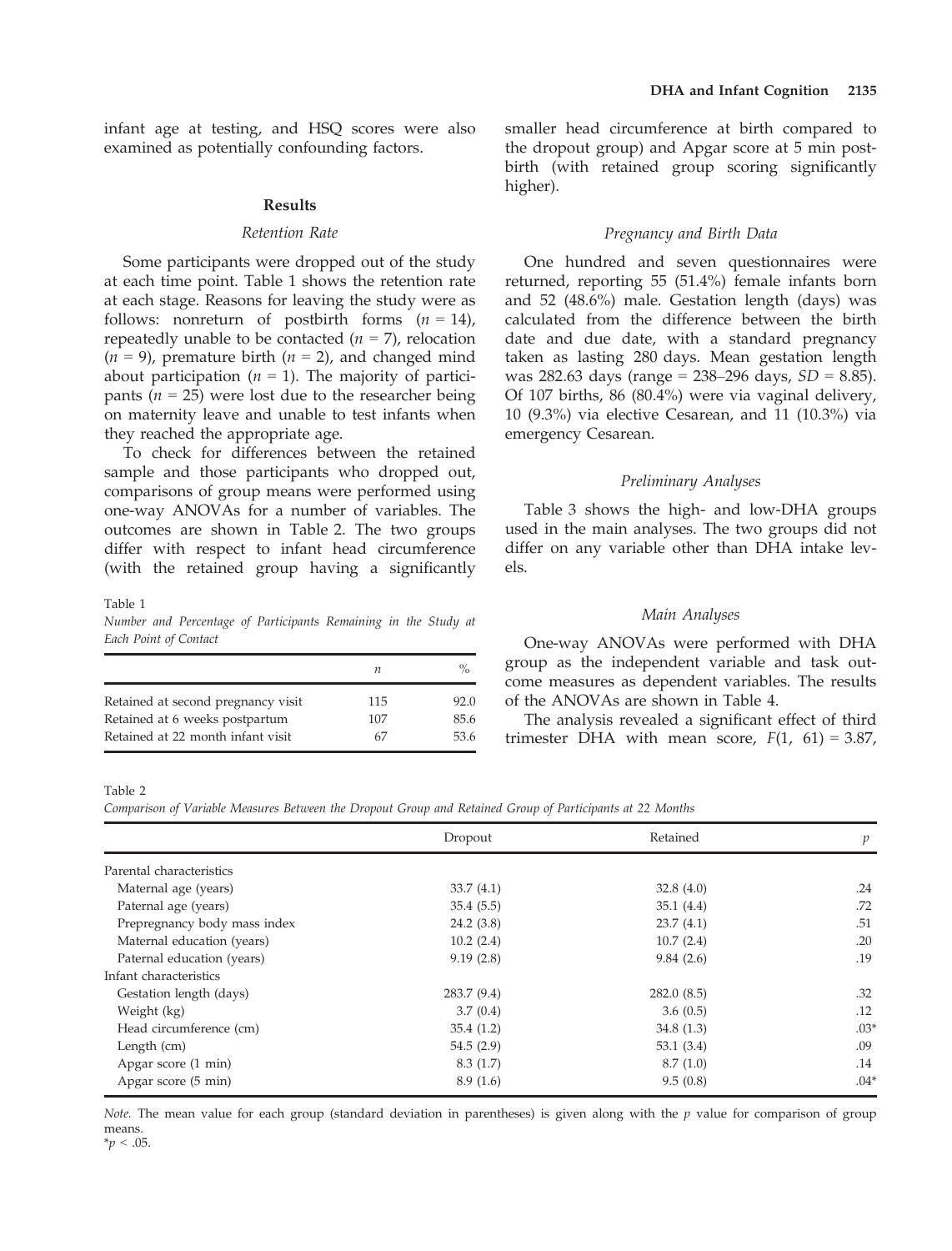#### 2136 Rees, Sirois, and Wearden

Table 3

Mean Values (Standard Deviation) of Parental and Infant Characteristics for the High- and Low-Docosahexaenoic Acid Groups Used in the Analyses

|                                                           |              | Second trimester |               | Third trimester |            |     |
|-----------------------------------------------------------|--------------|------------------|---------------|-----------------|------------|-----|
|                                                           | Low          | High             | $\mathcal{V}$ | Low             | High       | р   |
| Parent characteristics                                    |              |                  |               |                 |            |     |
| Maternal age (years)                                      | 32.6(3.9)    | 33.9(4.3)        | .09           | 32.8(4.1)       | 33.6(4.1)  | .28 |
| Prepregnancy body<br>mass index ( $kg \, \text{m}^{-2}$ ) | 24.2(4.6)    | 23.7(3.5)        | .53           | 23.8(3.8)       | 24.2(4.5)  | .58 |
| Maternal education (years)                                | 10.1(2.5)    | 10.9(2.2)        | .08           | 10.1(2.6)       | 10.9(2.2)  | .08 |
| Paternal education (years)                                | 9.4(2.6)     | 9.6(2.6)         | .75           | 9.8(2.7)        | 9.6(2.6)   | .76 |
| Infant characteristics                                    |              |                  |               |                 |            |     |
| Weight (kg)                                               | 3.7(0.4)     | 3.6(0.5)         | .38           | 3.7(0.5)        | 3.6(0.4)   | .69 |
| Head circumference (cm)                                   | 35.0(1.3)    | 34.9(1.4)        | .82           | 34.9(1.1)       | 35.1(1.4)  | .49 |
| Length (cm)                                               | 53.8 $(3.1)$ | 53.0(3.2)        | .30           | 53.4 (3.3)      | 53.7 (3.4) | .77 |
| Apgar score (1 min)                                       | 8.7(0.7)     | 8.5(1.4)         | .49           | 8.6(0.6)        | 8.5(1.4)   | .76 |
| Apgar score (5 min)                                       | 9.3(0.8)     | 9.2(0.8)         | .61           | 9.3(1.0)        | 9.3(0.5)   | .92 |
| Gestation length (days)                                   | 282.7 (9.2)  | 280.8(7.6)       | .91           | 282 (9.4)       | 284 (7.5)  | .21 |
| Duration breastfed (months)                               | 9.3(3.9)     | 9.2(3.7)         | .96           | 8.9(3.8)        | 9.5(3.6)   | .73 |
| Age at testing (months)                                   | 667.0 (4.7)  | 662.5(5.0)       | .49           | 660.1(4.6)      | 670.0(4.9) | .17 |
| Other factors                                             |              |                  |               |                 |            |     |
| Home screening<br>Questionnaire score                     | 36.5(2.2)    | 37.3(2.0)        | .15           | 36.5(2.5)       | 36.9(2.0)  | .48 |

Note. Comparison of group means was carried out with one-way analyses of variance and the  $p$  values are given below.

#### Table 4

Mean (Standard Deviation) and p Values for Each of the Infant Cognitive Outcome Measures, for the Second and Third Trimester Low- and High-Docosahexaenoic Acid Groups

|                                 |           | Second trimester |     | Third trimester |           |        |
|---------------------------------|-----------|------------------|-----|-----------------|-----------|--------|
|                                 | Low       | High             | р   | Low             | High      | p      |
| Object search task              |           |                  |     |                 |           |        |
| Trials completed                | 7.3(1.4)  | 7.4 (1.3)        | .74 | 7.3(1.4)        | 7.5(1.2)  | .56    |
| Total score (first four trials) | 12.8(2.0) | 13.0(2.4)        | .78 | 12.3(2.1)       | 13.6(2.1) | $.03*$ |
| Total score (all trials)        | 22.0(5.9) | 22.9(5.2)        | .53 | 21.3(5.9)       | 23.9(4.8) | .07    |
| Mean score (over all trials)    | 3.0(0.6)  | 3.1(0.4)         | .51 | 2.9(0.5)        | 3.2(0.4)  | $.05*$ |

 $*_{p}$  < .05.

 $p = .05$ ,  $\eta_p^2 = 0.06$ , observed power = 0.49, and total score for the first four trials  $F(1, 61) = 5.25$ ,  $n = .03$ score for the first four trials,  $F(1, 61) = 5.25$ ,  $p = .03$ ,  $\eta_{\rm p}^2$  = 0.08, observed power = 0.62. Total score over<br>all eight trials almost reached significance  $F(1, 61)$ all eight trials almost reached significance,  $F(1, 61) =$ 3.53,  $p = .07$ ,  $\eta_p^2 = 0.06$ , observed power= 0.46. In all<br>cases, homogeneity, of variances, was assumed cases homogeneity of variances was assumed. Examination of the group means revealed the high-DHA group to be performing best in all three of these measures.

The same analyses were also carried out with EPA and AA. There were no significant findings for either nutrient, at either trimester, on any of the cognitive outcome measures.

#### Discussion

We found that infants whose mothers were in the high-prenatal maternal DHA group had better performance on an object search task at 22 months than those with mothers in the low-prenatal DHA group, adding further support to prior findings (e.g., Colombo et al., 2004; Helland et al., 2003). Furthermore, this effect was only significant when related to third-trimester DHA intake levels, thus uniquely demonstrating that the critical time point for maternal DHA intake levels in relation to infant cognitive development is during the third trimester. The third trimester marks the beginning of a sub-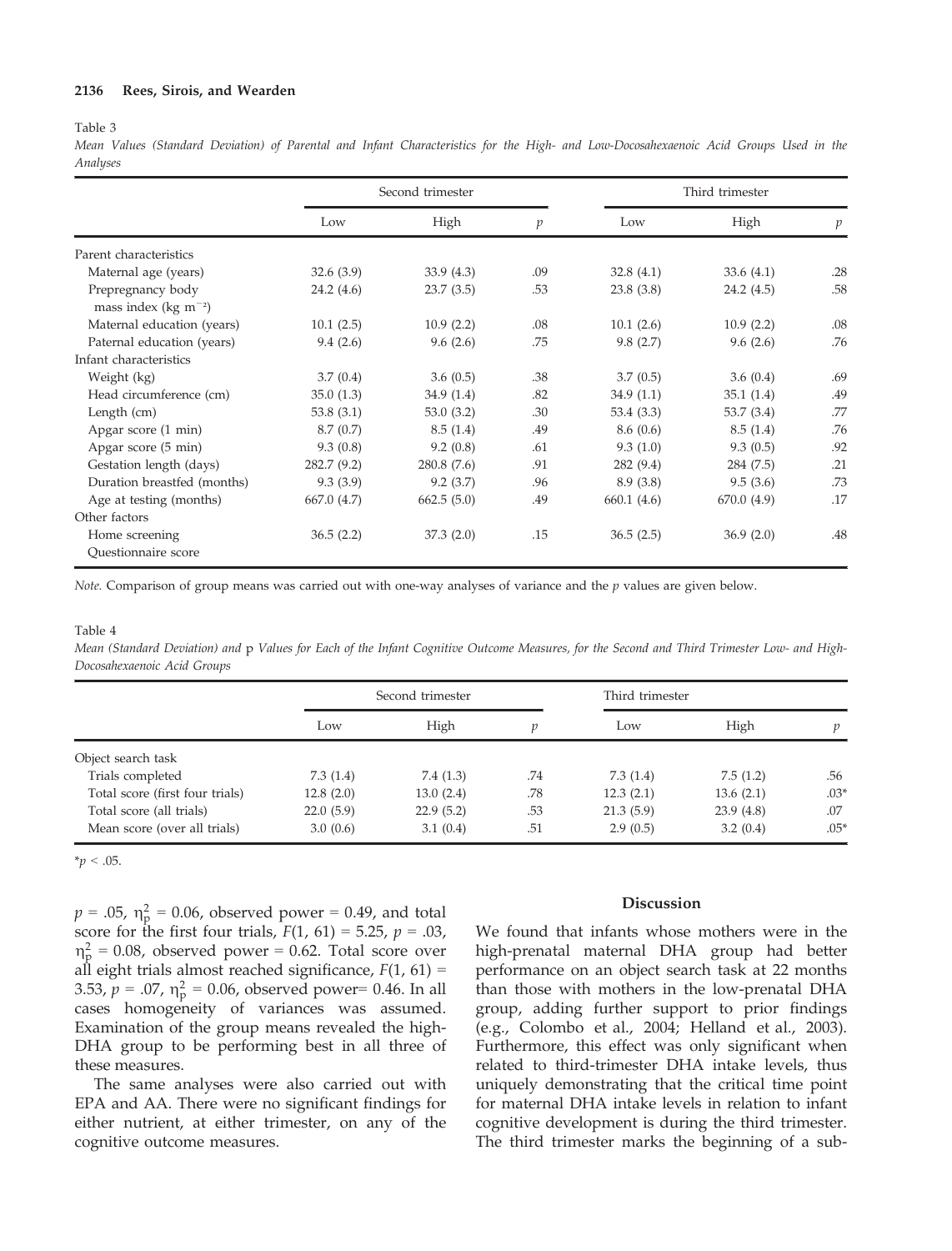stantial rise in the uptake of DHA in fetal brain, which continues to increase rapidly until birth. Higher maternal intake then possibly results in the accumulation of greater levels of DHA in the membranes of synaptic terminals or increased myelination, which may facilitate faster information processing during cognitive tasks.

The object search task was specially designed for this study, so it is not possible to say how the between-group difference we report compares with other findings in the literature. However, it appears that our task is an appropriate cognitive assessment for use in studies examining differences in DHA levels in relation to cognitive development later in infancy. The task also has the benefit of being short and easy to administer, requiring little specialist equipment.

# Study Limitations and Direction of Future Research

The findings in this study may be limited in their generalizability because, despite a broad recruitment strategy, only women from a highsocioeconomic-status population volunteered. Breastfeeding rates and duration within the sample were very high compared to the general U.K. population, and the women who took part were generally conscious of their food choices during pregnancy and how these may impact on the health and development of their baby. Further research is needed to establish generalizability of these results across samples.

Just over half of the participants (53.6%) were retained at the infant testing session; the attrition may be due to the fact that the study took place outside of the medical system, and without monetary or other exogenous incentives. Preliminary analyses found that the dropout and retained groups differed significantly with regard to infant head circumference and Apgar scores, although given the large number of participant variables collected, it is possible that these are chance findings. Indeed, while head circumference is significantly smaller for the dropout group (a potentially compromising feature), their Apgar scores are significantly larger (a positive feature), such that the two significant differences between groups are inconsistent.

Ideally, this study would have combined blood plasma levels of nutrients with the questionnaire data, however approaches such as ours based on food intake are an important complement to bloodsample studies, and provide a *direct* link between dietary intake and any outcome measures.

# Implications for Public Health

Physiological evidence suggests that most mothers do not have the necessary levels of DHA in their bodies during pregnancy (Hornstra, 2001). Appropriate supplementation has been demonstrated to raise both maternal and infant DHA levels (Helland et al., 2006) and breast milk DHA concentrations (Jensen et al., 2005). In this sample, one fourth of mothers were taking fish oil supplements during pregnancy and all of these participants were placed in the high-DHA intake group for analysis. As this group performed significantly better, this implies a case for supplementation to facilitate optimum cognitive development, particularly in mothers whose fish intake is low.

Current recommendations, specifically relating to DHA intake during pregnancy and lactation, suggest an average daily intake of at least 200 mg DHA (Koletzko et al., 2008) whether through increased oily fish consumption or via supplementation. Despite concerns around the levels of environmental toxins, such as mercury and dioxins, in oily fish, the majority of risk–benefit analyses conclude the benefits of increasing consumption of oily fish outweigh the risks (Cohen, Bellinger, Connor, & Shaywitz, 2005) and pregnant women should be advised as such.

Finally, this study has the unique advantage of directly linking maternal self-reported dietary intake of DHA to later cognitive outcomes. This justifies the implementation of practical dietary advice based on the study findings. From the specific findings of this study we suggest that pregnant women are advised on the most critical time points in pregnancy for ensuring sufficient DHA intake levels (for optimal infant cognitive development), which would appear to be during the third trimester.

#### References

- Anil, E. (2007). The impact of EPA and DHA on blood lipids and lipoprotein metabolism: Influence of apoE genotype. Proceedings of the Nutrition Society, 66, 60–68. doi:10.1017/S0029665107005307
- Auestad, N., Scott, D. T., Janowsky, J. S., Jacobsen, C., Carroll, R. E., Montalto, M. B., . . . Hall, R. T. (2003). Visual, cognitive, and language assessments at 39 months: A follow-up study of children fed formulas containing long-chain polyunsaturated fatty acids to 1 year of age. Pediatrics, 112, e177–e183. Retrieved from http://pediatrics.aappublications.org/content/112/3/ e177.long
- Brenna, J. T., Salem, N., Jr., Sinclair, A. J., & Cunnane, S. C. (2009). alpha-Linolenic acid supplementation and con-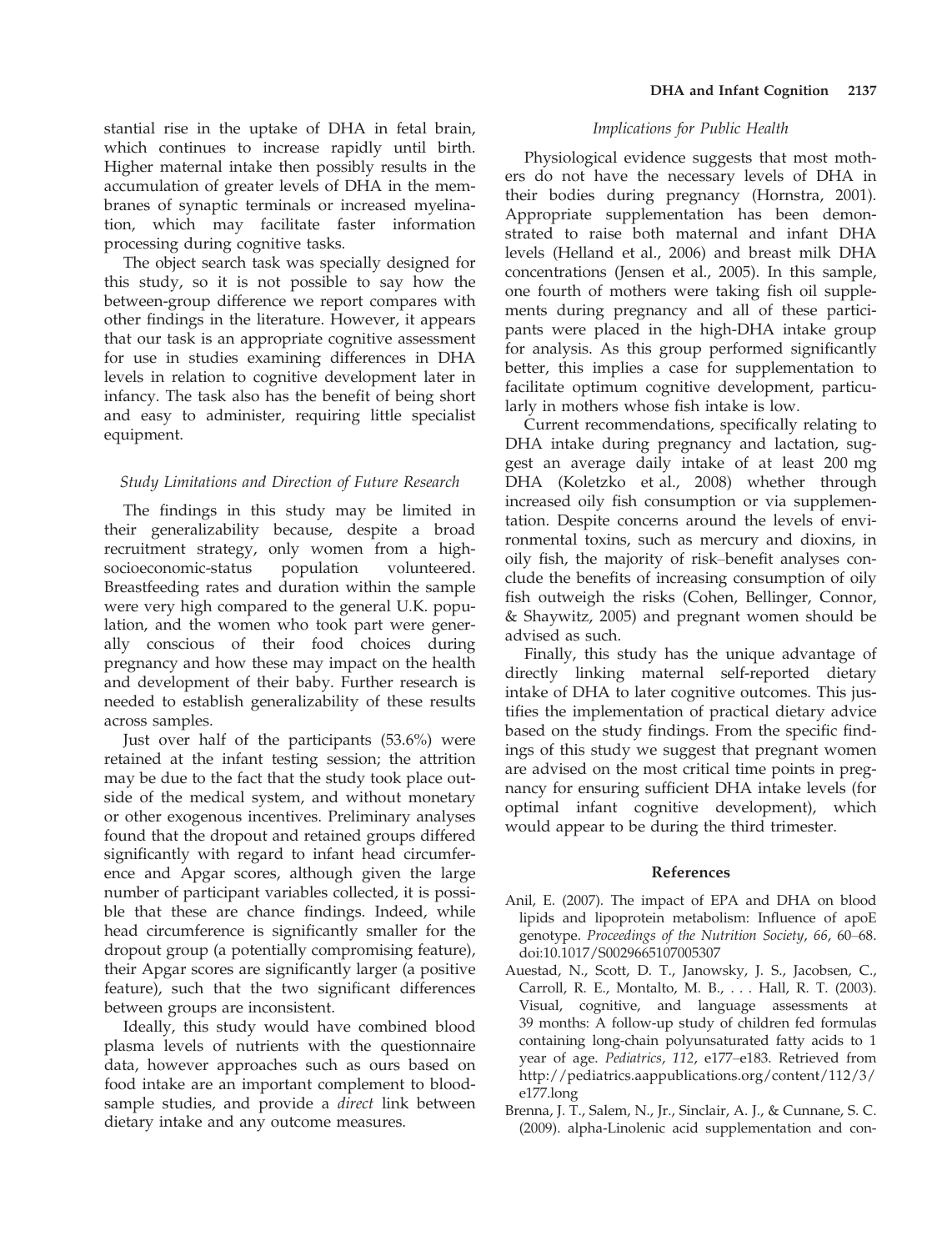version to n-3 long-chain polyunsaturated fatty acids in humans. Prostaglandins, Leukotrienes and Essential Fatty Acids, 80, 85–91. doi:10.1016/j.plefa.2009.01.004

- Cheatham, C. L., Colombo, J., & Carlson, S. E. (2006). N-3 fatty acids and cognitive and visual acuity development: Methodologic and conceptual considerations. American Journal of Clinical Nutrition, 83, 1458S–1466S. Retrieved from http://ajcn.nutrition.org/content/83/6/S1458.long
- Cohen, J. T., Bellinger, D. C., Connor, W. E., & Shaywitz, B. A. (2005). A quantitative analysis of prenatal intake of n-3 polyunsaturated fatty acids and cognitive development. American Journal of Preventative Medicine, 29, 366–374. doi:10.1016/j.amepre.2005.06.008
- Colombo, J. (2001). Recent advances in infant cognition: Implications for long-chain polyunsaturated fatty acid supplementation studies. Lipids, 36, 919–926. doi:10. 1007/s11745-001-0802-9
- Colombo, J., Carlson, S. E., Cheatham, C. L., Fitzgerald-Gustafson, K. M., Kepler, A., & Doty, T. (2011). Longchain polyunsaturated fatty acid supplementation in infancy reduces heart rate and positively affects distribution of attention. Pediatric Research, 70, 406–410. doi:10.1203/PDR.0b013e31822a59f5
- Colombo, J., Kannass, K. N., Shaddy, D. J., Kundurthi, S., Maikranz, J. M., Anderson, C. J., . . . Carlson, S. E. (2004). Maternal DHA and the development of attention in infancy and toddlerhood. Child Development, 75, 1254–1267. doi:10.1111/j.1467-8624.2004.00737.x
- Drover, J. R., Felius, J., Hoffman, D. R., Castaneda, Y. S., Garfield, S., Wheaton, D. H., & Birch, E. E. (2012). A randomized trial of DHA intake during infancy: School readiness and receptive vocabulary at 2–3.5 years of age. Early Human Development, 88, 885–891. doi:10. 1016/j.earlhumdev.2012.07.007
- Fawzi, W. W., Rifas-Shiman, S. L., Rich-Edwards, J. W., Willett, W. C., & Gilman, M. W. (2004). Calibration of a semi-quantitative Food Frequency Questionnaire in early pregnancy. Annals of Epidemiology, 14, 754–762. doi:10.1016/j.annepidem.2004.03.001
- Frankenburg, W. K., & Coons, C. E. (1986). Home Screening Questionnaire: Its validity in assessing home environment. Journal of Pediatrics, 108, 624–626. doi:10.1016/ S0022-3476(86)80853-8
- Hanebutt, F. L., Demmelmair, H., Schiessl, B., Larque, E., & Koletzko, B. (2008). Long-chain polyunsaturated fatty acid (LC-PUFA) transfer across the placenta. Clinical Nutrition, 27, 685–693. doi:10.1016/j.clnu.2008.05.010
- Helland, I. B., Saugstad, O. D., Saarem, K., Van Houwelingen, A. C., Nylander, G., & Drevon, C. A. (2006). Supplementation of n-3 fatty acids during pregnancy and lactation reduces maternal plasma lipid levels and provides DHA to the infants. Journal of Maternal-Fetal and Neonatal Medicine, 19, 397–406. doi:10.1080/ 14767050600738396
- Helland, I. B., Smith, L., Saarem, K., Saugstad, O. D., & Drevon, C. A. (2003). Maternal supplementation with very-long-chain n-3 fatty acids during pregnancy and

lactation augments children's IQ at 4 years of age. Pediatrics, 111, e39–e44. doi:10.1542/peds.111.1.e39

- Hornstra, G. (2000). Essential fatty acids in mothers and their neonates. American Journal of Clinical Nutrition, 71, 1262S–1269S. Retrieved from http://ajcn.nutrition.org/ content/71/5/1262s.short
- Hornstra, G. (2001). Importance of polyunsaturated fatty acids of the n-6 and n-3 families for early human development. European Journal of Lipid Science and Technology, 103, 379–389. doi:10.1002/1438-9312(200106)103:6<379:: AID-EJLT379>3.0.CO;2-C
- Innis, S. M. (2000). The role of dietary n-6 and n-3 fatty acids in the developing brain. Developmental Neuroscience, 22, 474–480. doi:10.1159/000017478
- Innis, S. M. (2007a). Dietary (n-3) fatty acids and brain development. Journal of Nutrition, 137, 855–859. Retrieved from http://jn.nutrition.org/content/137/4/ 855.short
- Innis, S. M. (2007b). Fatty acids and early human development. Early Human Development, 83, 761–766. doi:10. 1016/j.earlhumdev.2007.09.004
- Jacobson, J., Jacobson, S., Muckle, G., Kaplan-Estrin, M., Ayotte, P., & Dewailly, E. (2008). Beneficial effects of a polyunsaturated fatty acid on infant development: Evidence from the Inuit of Arctic Quebec. Journal of Pediatrics, 152, 356–364. doi:10.1016/j.jpeds.2007.07.008
- Jensen, C. L., Voigt, R. G., Prager, T. C., Zou, Y. L., Fraley, J. K., Rozelle, J. C., . . . Heird, W. C. (2005). Effects of maternal docosahexaenoic acid intake on visual function and neurodevelopment in breastfed term infants. American Journal of Clinical Nutrition, 82, 125–132. Retrieved from http://ajcn.nutrition.org/content/82/1/125.long
- Kannass, K. N., Colombo, J., & Carlson, S. E. (2009). Maternal DHA levels and toddler free-play attention. Developmental Neuropsychology, 34, 159–174. doi:10. 1080/87565640802646734
- Koletzko, B., Lien, E., Agostoni, C., Bohles, H., Campoy, C., Cetin, I., . . . Uauy, R. (2008). The roles of longchain polyunsaturated fatty acids in pregnancy, lactation and infancy: Review of current knowledge and consensus recommendations. Journal of Perinatal Medicine, 36, 5–14. doi:10.1515/JPM.2008.001
- Oken, E., Wright, R. O., Kleinman, K. P., Bellinger, D., Amarasiriwardena, C. J., Hu, H., . . . Gillman, M. W. (2005). Maternal fish consumption, hair mercury, and infant cognition in a U.S. cohort. Environmental Health Perspectives, 113, 1376–1380. doi:10.1289/ehp.8041
- Perlmutter, M., Hazen, N., Mitchell, D. B., Grady, J. G., Cavanaugh, J. C., & Flook, J. P. (1981). Picture cues and exhaustive search facilitate very young children's memory for location. Developmental Psychology, 17, 104–110. doi:10.1037/0012-1649.17.1.104
- Plourde, M., & Cunnane, S. C. (2007). Extremely limited synthesis of long chain polyunsaturates in adults: Implications for their dietary essentiality and use as supplements. Applied Physiology, Nutrition and Metabolism, 32, 619–634. doi:10.1139/H07-034